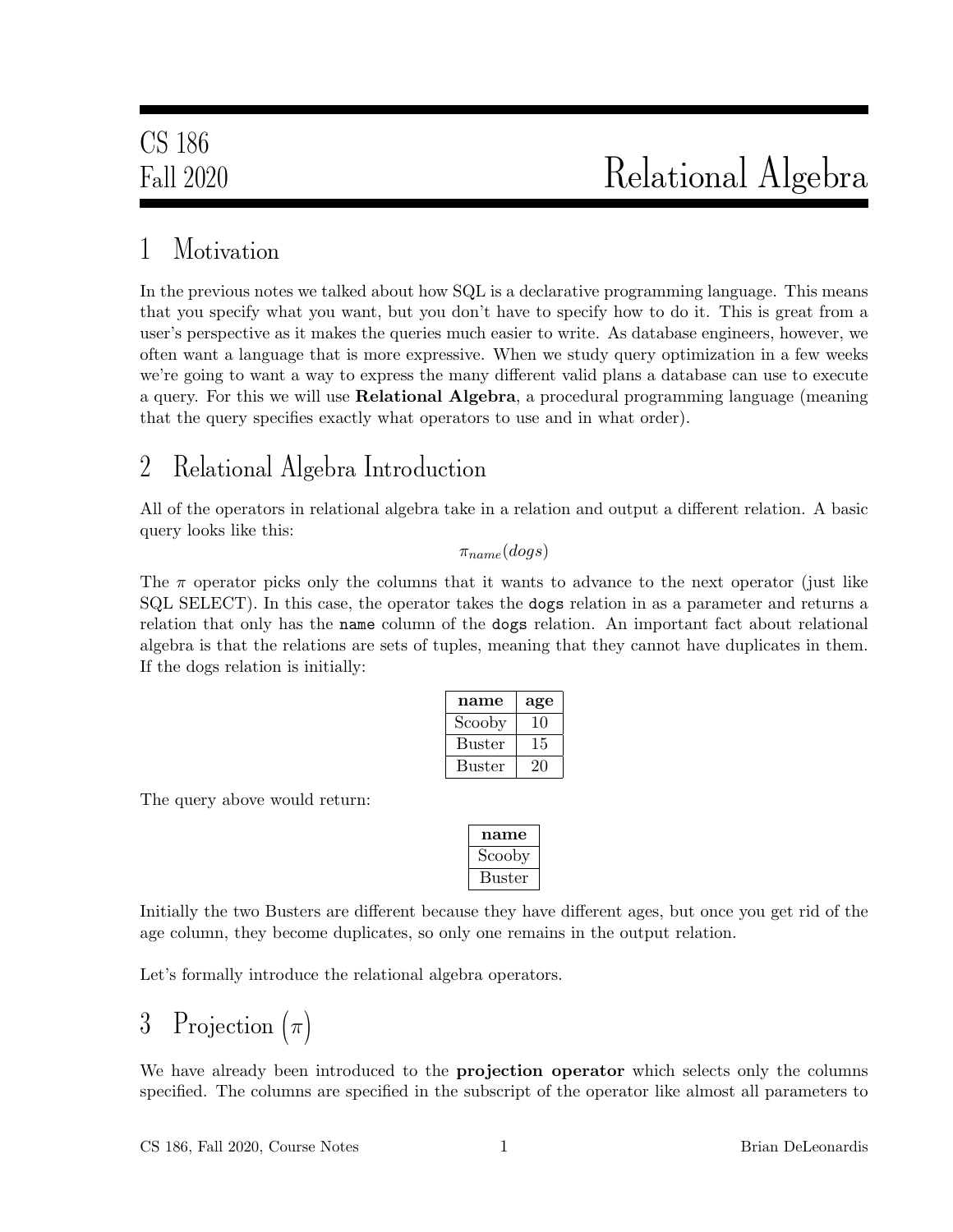operators. The projection operator is relational algebra's version of the SQL SELECT clause.

We now can express SQL queries involving just the SELECT and FROM clauses with relational algebra. For example the SQL query:

SELECT name FROM dogs;

Can be represented with the expression we introduced in section 2:

 $\pi_{name}(dogs)$ 

Note that there is no operator equivalent to the FROM operator in relational algebra because the parameters of these operators specify which tables we pull from.

4 Selection  $(\sigma)$ 

The selection operator is used to filter rows based on a certain condition. Don't let the name confuse you - this operator is equivalent to SQL's WHERE clause, not its SELECT clause. Let's try to express the following query in terms of relational algebra:

**SELECT** name, age **FROM** dogs **WHERE** age  $= 12$ ;

The equivalent relational algebra expression is:

$$
\sigma_{age=12}(\pi_{name,age}(dogs))
$$

Another correct expression for that query is:

 $\pi_{name,age}(\sigma_{age=12}(dogs))$ 

This illustrates the beauty of relational algebra. There is only one (reasonable) way to write SQL for what the query is trying to accomplish, but we can come up with multiple different expressions in relational algebra that get the same result. In the first expression we select only the columns we want first, and then we filter out the rows we don't want. In the second we filter the rows first and then select the columns. We will soon learn ways to evaluate which of these plans is better!

The selection operator also supports compound predicates. The ∧ symbol corresponds to the AND keyword in SQL and the ∨ symbol corresponds to the OR keyword. For example,

**SELECT** name, age **FROM** dogs **WHERE** age = 12 **AND** name = 'Timmy';

is equivalent to

```
\pi_{name,age}(\sigma_{age=12 \land name='}T_{immy'}(dogs))
```
CS 186, Fall 2020, Course Notes 2 Brian DeLeonardis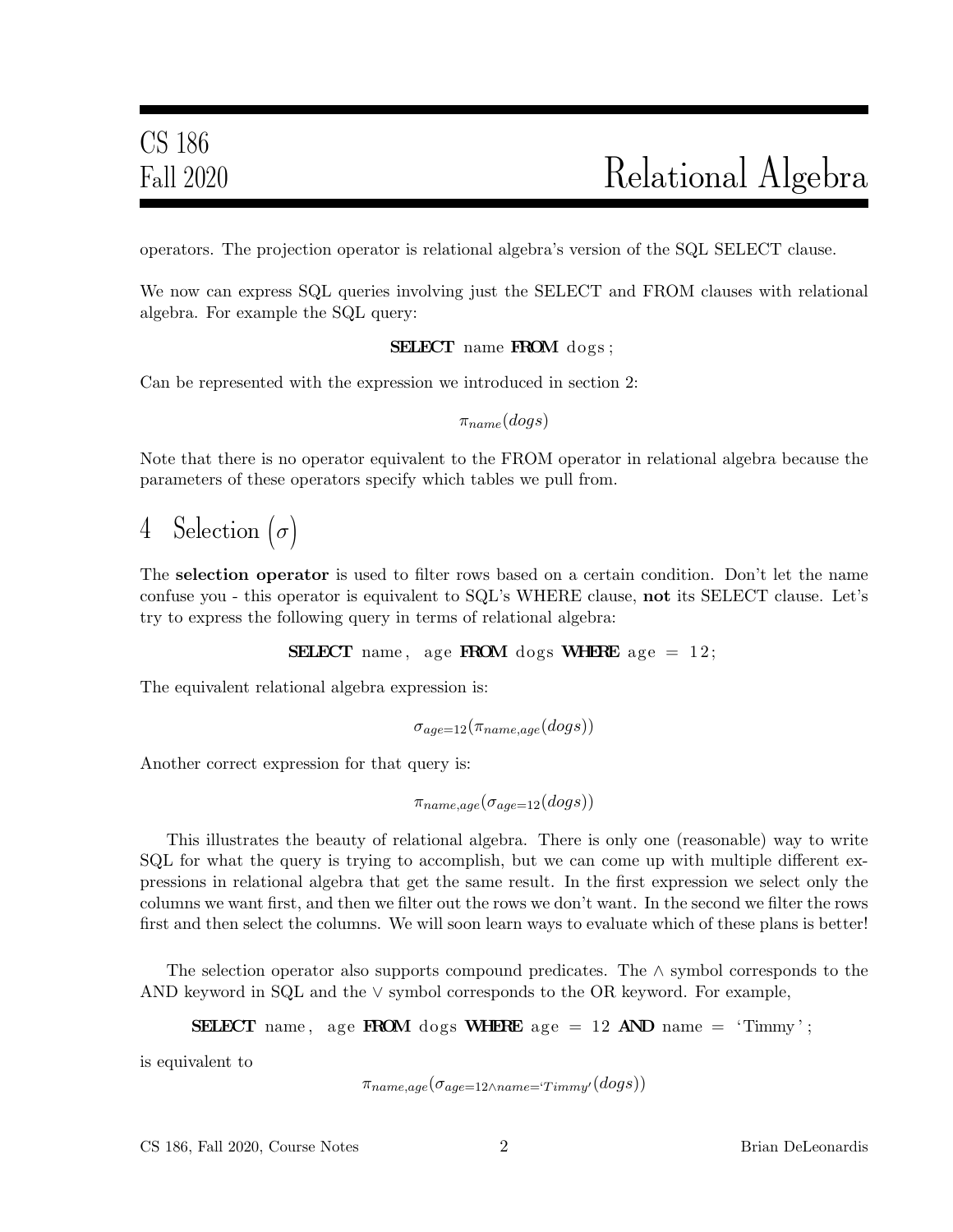### 5 Union  $(\cup)$

The first way we will learn how to combine data from different relations is with the **union operator**. Just like the UNION clause in SQL, we take all the rows from each tuple and combine them removing duplicates along the way. As an example, say we have a dogs table:

| name          | age |
|---------------|-----|
| Scooby        | 10  |
| <b>Buster</b> | 15  |
| Garfield      | 20  |

and a cats table that looks like this:

| name     | age |
|----------|-----|
| Tom      |     |
| Garfield |     |

The expression:

 $\pi_{name}(dogs) \cup \pi_{name}(cats)$ 

would return:

| name     |
|----------|
| Scooby   |
| Buster   |
| Tom      |
| Garfield |

Note that Garfield only shows up once because relations are sets of tuples and remove all duplicates as a result. Additionally, note that one rule for all of these set operators is that they must operate on relations that have the same number of attributes (columns), and the attributes must have the same type. It would not be legal to union a relation with two columns with a relation that only has one column nor would it be legal to union a relation with a column of strings with another relation with one column of ints.

6 Set Difference (-)

Another set operator is the **set difference** operator. Set difference is equivalent to the SQL clause EXCEPT. It returns every row in the first table except the rows that also show up in the second table. If you run:

 $\pi_{name}(dogs) - \pi_{name}(cats)$ 

expression on the dogs and cats table introduced in the previous section you would get: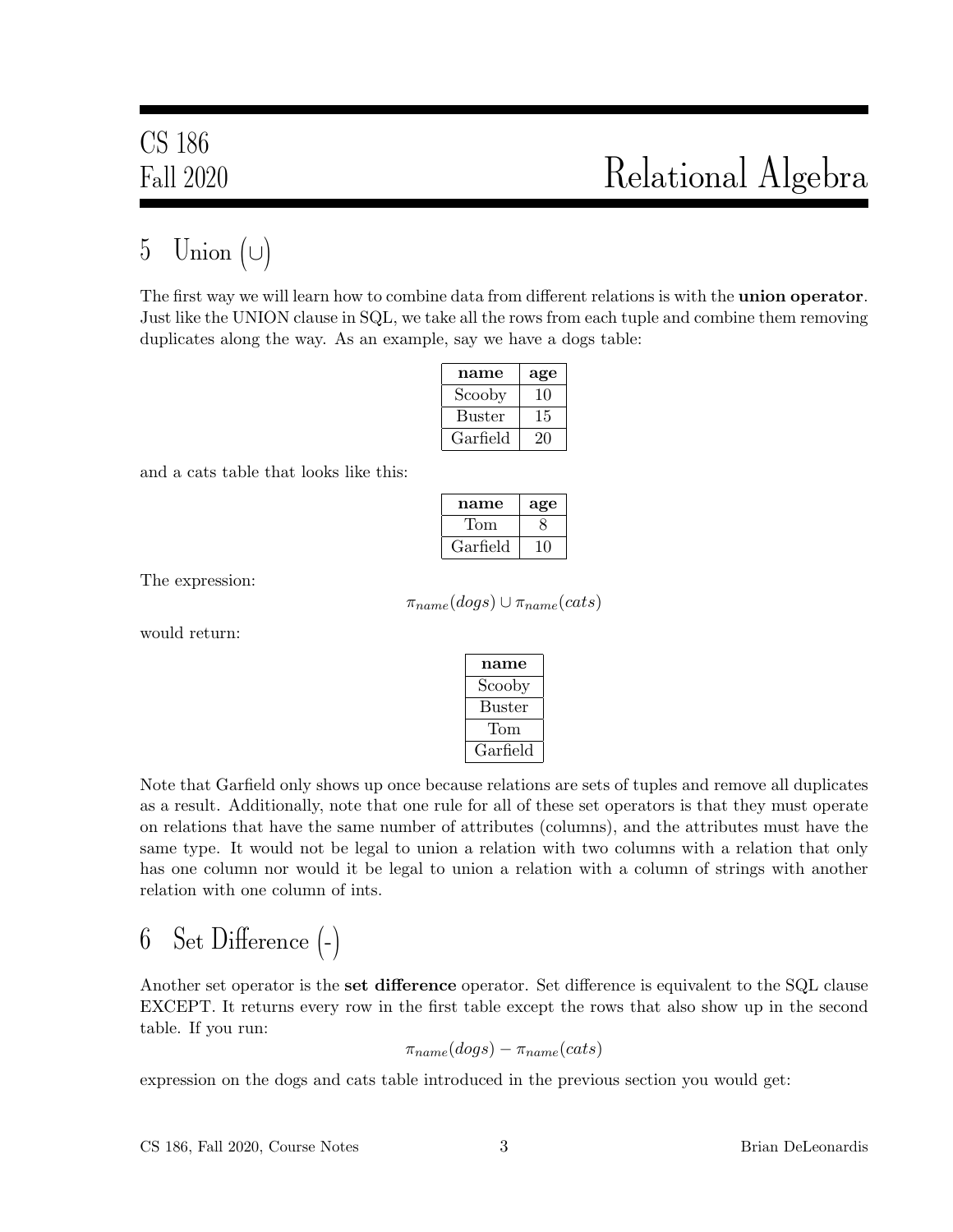

Garfield does not show up because he is in the cats table, and none of the cats' names will show up because it is only possible for rows from the first relation to show up in the output.

## 7 Intersection (∩)

Intersection is just like the INTERSECT SQL operator in that it only keeps rows that occur in both tables in the intersection. If you run:

```
\pi_{name}(dogs) \cap \pi_{name}(cats)
```
on the tables introduced in section 5 you would get:

$$
\fbox{name}\hbox{Garfield}
$$

because Garfield is the only name to occur in both tables.

## 8 Joins  $(\bowtie)$

We haven't yet discussed how to represent joins in relational algebra - let's fix that! To join two tables together, write the left table on the left of the  $\bowtie$  operator, put the join condition in the subscript, and put the right operator on the right side. To join together the cats table with the dogs table on the name column, you would write:

#### $\textit{cats} \Join_{\textit{cats.name}=doas.name} dogs$

If you don't specify the join condition, it becomes a natural join. Recall from the SQL notes that a natural join joins together all columns from each table with the same name. Therefore, you could also write the same query as above like:

#### $cats \bowtie dogs$

Just like the selection operator  $\sigma$ , the join operator  $\bowtie$  also supports the compound predicate operators  $\wedge$  (AND) and  $\vee$  (OR).